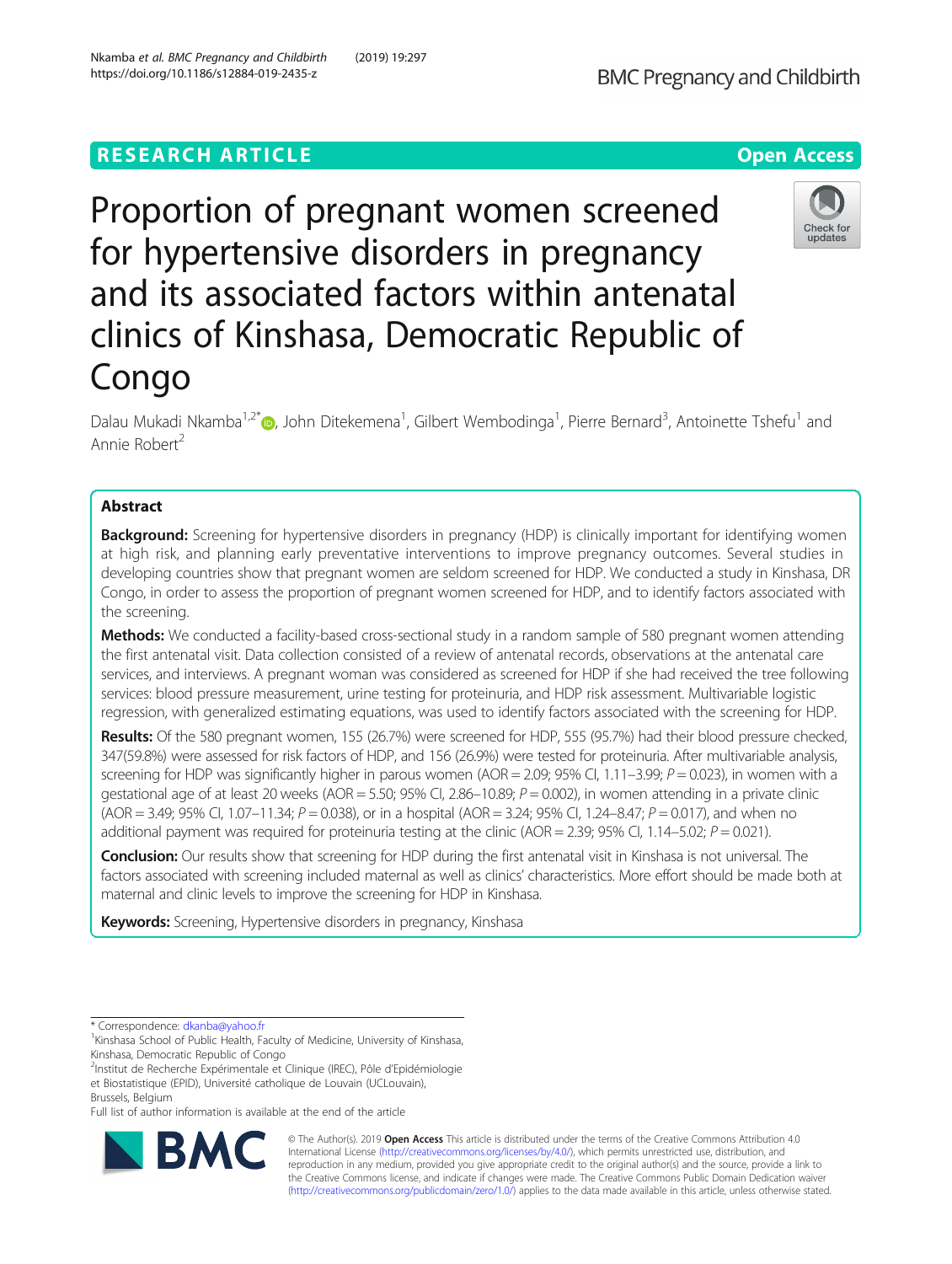# Background

Hypertensive disorders in pregnancy (HDP) are the second most common cause of maternal mortality worldwide [[1](#page-8-0)]. Most deaths are avoidable and occur in low- and middle-income countries (LMIC), due to a lack or a delay in identifying women at high-risk, and in their treatment [[2](#page-8-0)–[5\]](#page-8-0). HDP screening is an essential element of antenatal care (ANC) that allows the identification of women at high risk of developing HDP or HDP-related complications, and the implementation of preventive interventions for improving perinatal outcomes  $[6-12]$  $[6-12]$  $[6-12]$  $[6-12]$  $[6-12]$ . Screening for HDP at the first antenatal visit includes blood pressure measurement, urine testing for proteinuria, and identification of maternal risk factors [[13](#page-8-0)–[17](#page-8-0)]. The National Institute for Health and Clinical Excellence (NICE) and the American College of Obstetricians and Gynecologists (ACOG) have provided a list of maternal risk factors to be assessed at the first antenatal visit [\[13](#page-8-0), [18](#page-8-0)]. To prevent HDP in LMIC, where biomarkers are not available to identify women at high risk, the International Society for the Study of Hypertension in Pregnancy (ISSHP) recommends the use of low dose aspirin started before 16 weeks of pregnancy in women with any of the following risk factors: previous preeclampsia, chronic hypertension, underlying renal disease, diabetes mellitus, obesity, and antiphospholipid antibody syndrome [[17\]](#page-8-0).

In sub-Saharan Africa, while blood pressure is measured in more than half of antenatal attendees, proteinuria testing is performed less frequently [\[19](#page-8-0)–[23\]](#page-8-0). Studies report 10% of women tested for proteinuria in Mozambique [\[21\]](#page-8-0), 23% in Zambia 23% [\[19\]](#page-8-0), and 32% in Ethiopia [[24\]](#page-9-0). In a study in six sub-Saharan Africa countries including Tanzania and Rwanda, only 46% of women had a urine test for proteinuria [\[25\]](#page-9-0). According to the Demographic and Health Survey (DHS) conducted in 2014 in Democratic Republic of Congo (DRC), urine samples were collected during antenatal visits in 94.1 and 53.1% of women who delivered in the five years preceding the survey in Kinshasa and DRC, respectively [[26](#page-9-0)]. However, laboratory tests performed on these urine samples were not specified. According to the World Health Organization (WHO), the maternal mortality is estimated at 693 deaths per 100,000 live births in the DRC [[27](#page-9-0)]. This is higher than one might expect based on a high rate of antenatal care attendance (89%) and a high rate of skilled attendance at delivery(80%) [\[26](#page-9-0)]. According to the DRC's National Health Information System (NHIS), 561 (52%) of the 1088 cases of preeclampsia reported in Kinshasa in 2017 developed eclampsia [\[28](#page-9-0)], making HDP the major cause of adverse pregnancy outcomes. During the first six months of 2018, HDP accounted for 841 (23%) of the 3656 maternal deaths that were reported to the DRC's maternal death surveillance system [[29\]](#page-9-0). Given that HDP are the second most common cause of maternal mortality in DRC [[29](#page-9-0)], preventing HDP and HDP-related adverse pregnancy outcomes can contribute to the attainment of Sustainable Development Goal 3, which aims to reduce the maternal and neonatal mortality [\[30](#page-9-0)]. To our knowledge, no study to date has evaluated the screening for HDP during antenatal care in Kinshasa. We conducted the current study to determine the proportion of pregnant women screened for HDP during their first ANC visit in Kinshasa, and to identify factors associated with HDP screening.

### Methods

### Study setting

The study was carried out in 58 clinics that participated in the HDP Service Availability and Readiness Assessment (SARA) study that was previously conducted in Kinshasa. These 58 clinics (30 primary, 26 secondary and 2 tertiary) were selected using the stratified random procedure from a sampling frame of 837 primary, 138 secondary and 2 tertiary facilities that provide emergency obstetric and neonatal care (EmONC). In the DRC's tierced health system, primary health centres (PHCs) provide basic curative and preventive services. The district hospitals (or Referral Health Centres where no district hospitals exist) are secondary level facilities, providing comprehensive emergency obstetric and neonatal care, and represent referral facilities for PHCs. Tertiary facilities include provincial reference hospitals and teaching hospitals. However, some PHCs refer directly to tertiary-level facilities [\[31\]](#page-9-0).

### Study design, population, and sample size

We conducted a facility-based cross-sectional study among pregnant women attending the first ANC visit in the 58 above mentioned clinics. The sample size was obtained by using the formula for a single population proportion. Using a non-informative prior of 50% for the proportion of women screened for HDP, a margin error of 5%, a non-response rate of 10%, and a design effect of 1.3 based on our pilot study, a sample of 555 pregnant women was required. This sample size was divided by 58 (number of clinics) to get a minimum number needed per clinic, i.e.  $555/58 = 9.6$ , which was rounded up to 10, leading to a final sample size of 580 women.

### Sampling procedure

For each clinic, we estimated the average number of first ANC visits per month (Yi; i stands for clinic number) from the most recent quarterly report of the clinic. This average number of first ANC visits (Yi) was considered as a sampling frame. We calculated Xi, the sampling step, by dividing Yi by 10, because 10 was the targeted sample size for each clinic. A number between 1 and Xi,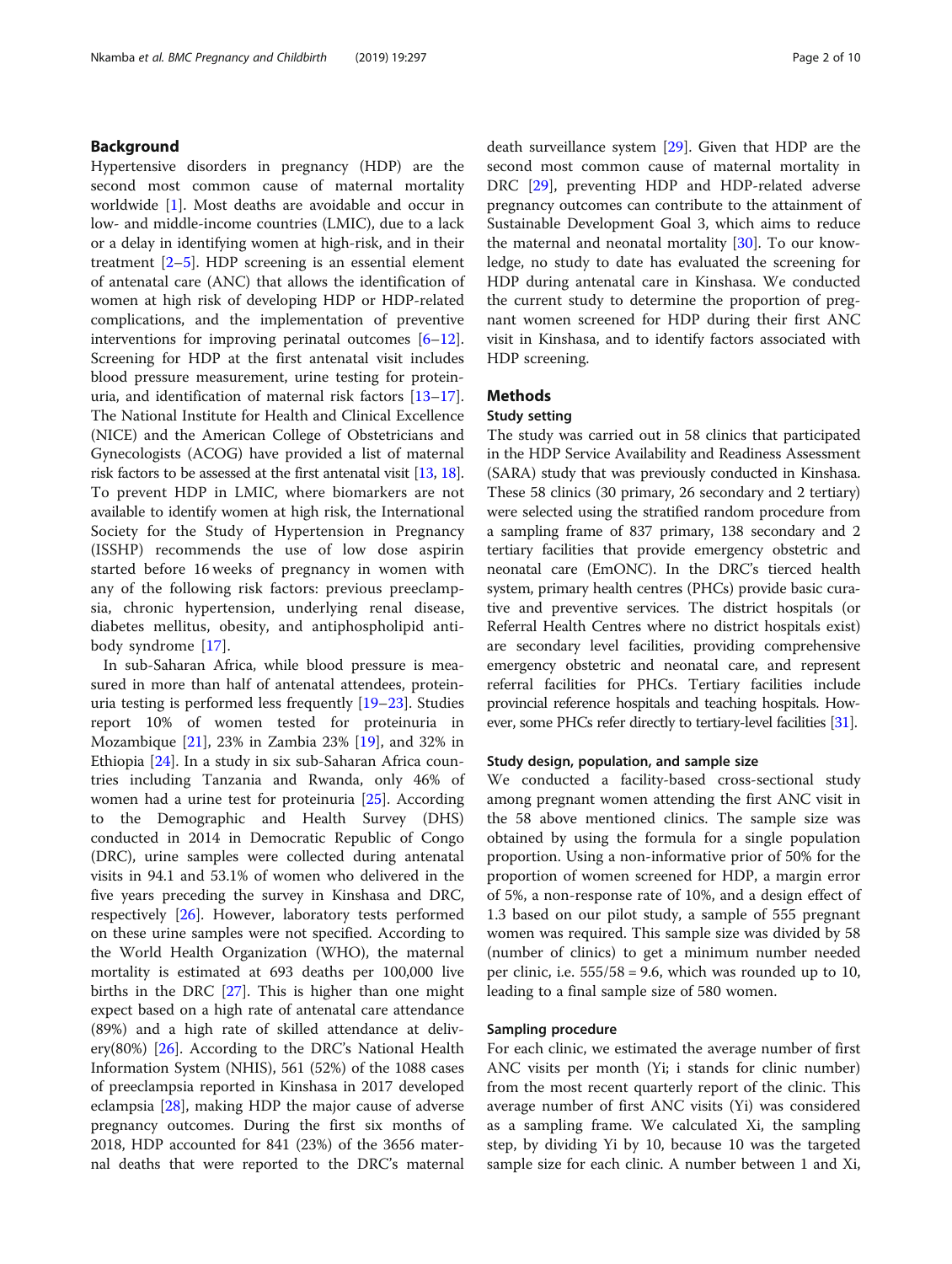called Wi hereafter, was then chosen at random with a uniform generator. In each clinic, all women presenting for a first ANC visit were consecutively numbered. The pregnant woman presenting with the number Wi in the sequential list of consultations was kept as the first one in our sample. Then, the 9 remaining pregnant women were systematically chosen at each Xi step in the list of consultations. In other words, all women numbered  $Wi + k*Xi$  (for  $k = 0$  to 9) were sampled among the consecutive list of those who presented at the ANC service during the one-month period of data collection.

### Operational definitions

We used the following definitions in assessing the screening for HDP, and analyzing results:

### HDP screening package

The entire HDP screening package consists of 1) blood pressure measurement, 2) urine test for proteinuria, and 3) HDP risk assessment.

### Risk of HDP

Known risk factors for HDP including a history of diabetes, HDP in a previous pregnancy (if parous), a history of chronic hypertension, a history of renal disease.

### HDP risk assessment

Enquiring about at least one of the following risk factors: HDP in a previous pregnancy (if parous), a history of chronic hypertension, a history of diabetes, a history of renal disease.

### Woman screened for HDP

A pregnant woman who had received the entire HDP screening package during the ANC visit.

### Late ANC booking

First ANC visit beyond 16 weeks of pregnancy.

### Data collection

Twelve physicians were recruited as surveyors, based on their previous experience in data collection, and two health officers as supervisors. Surveyors and supervisors were trained during five days before data collection. The training addressed the aim of the study, all procedures, and data collection techniques. We used a study questionnaire on maternal socio-demographic and obstetrical characteristics, and on clinics' and ANC providers' characteristics. A checklist for direct observation of an antenatal consultation was also used. This checklist focused on the screening for HDP. For each selected pregnant woman, a surveyor observed ANC provider conducting ANC consultation. He checked whether the ANC provider enquired about risk factors for HDP, whether he measured blood pressure, and whether he performed urine test for proteinuria. When the ANC consultation was completed, surveyors directly interviewed the woman about her socio-demographic and obstetrical data. Prior to the data collection, the questionnaire was pilot-tested in 10 clinics not included in this study. Data were collected between October 2017 and January 2018.

### Data analysis

Data were entered into EpiData software version 3.1 database and subsequently exported in Stata 14 for statistical analyses. We computed normalized weights to account for the unequal inclusion probability of pregnant women. The weights were obtained by inverting the inclusion probability of pregnant women. The inclusion probability of a pregnant woman was obtained by dividing 10 by the average number of pregnant women per month in the clinic. Weights were then normalized to set the weighted sample size to 580. To obtain normalized weights, we multiplied the weights by the unweighted sample size ( $n = 580$ ) and divided by the sum of weights. All analyses were weighted using normalized weights. There was no missing data. During descriptive analysis, categorical variables were summarized using weighted proportions. Continuous variables were summarized using weighted mean and standard deviation (SD) if normal distributed, or median and interquartile range (IQR) otherwise. Secondary and tertiary health facilities were grouped into one category named "hospitals", as they all represent referral units for PHCs.

We computed weighted proportions of pregnant women who received an antenatal service by type of facilities (PHCs or hospitals; or private and public), and by gestational age (less than 16 weeks, and 16 weeks and above), and compared them using a weighted chi square test.

Our dependent variable was binary (screened for HDP, yes or no). We used logistic regression analysis, with generalized estimating equations (GEE), to control for correlation among pregnant women at the same clinic. All variables with a P-value less than 0.25 in simple regression were candidates for multivariable analysis. If a strong correlation was noticed between two explanatory variables, one of the two was eliminated to avoid multicollinearity. Multicollinearity among independent variables was checked using the variance inflation factor (VIF). A VIF larger than 10 was indicative of the multicollinearity [\[32](#page-9-0)]. Study results are presented as odds ratios (OR) or adjusted odds ratios (AOR) with 95% confidence intervals (95%CI). The statistical significance level was set to 0.05.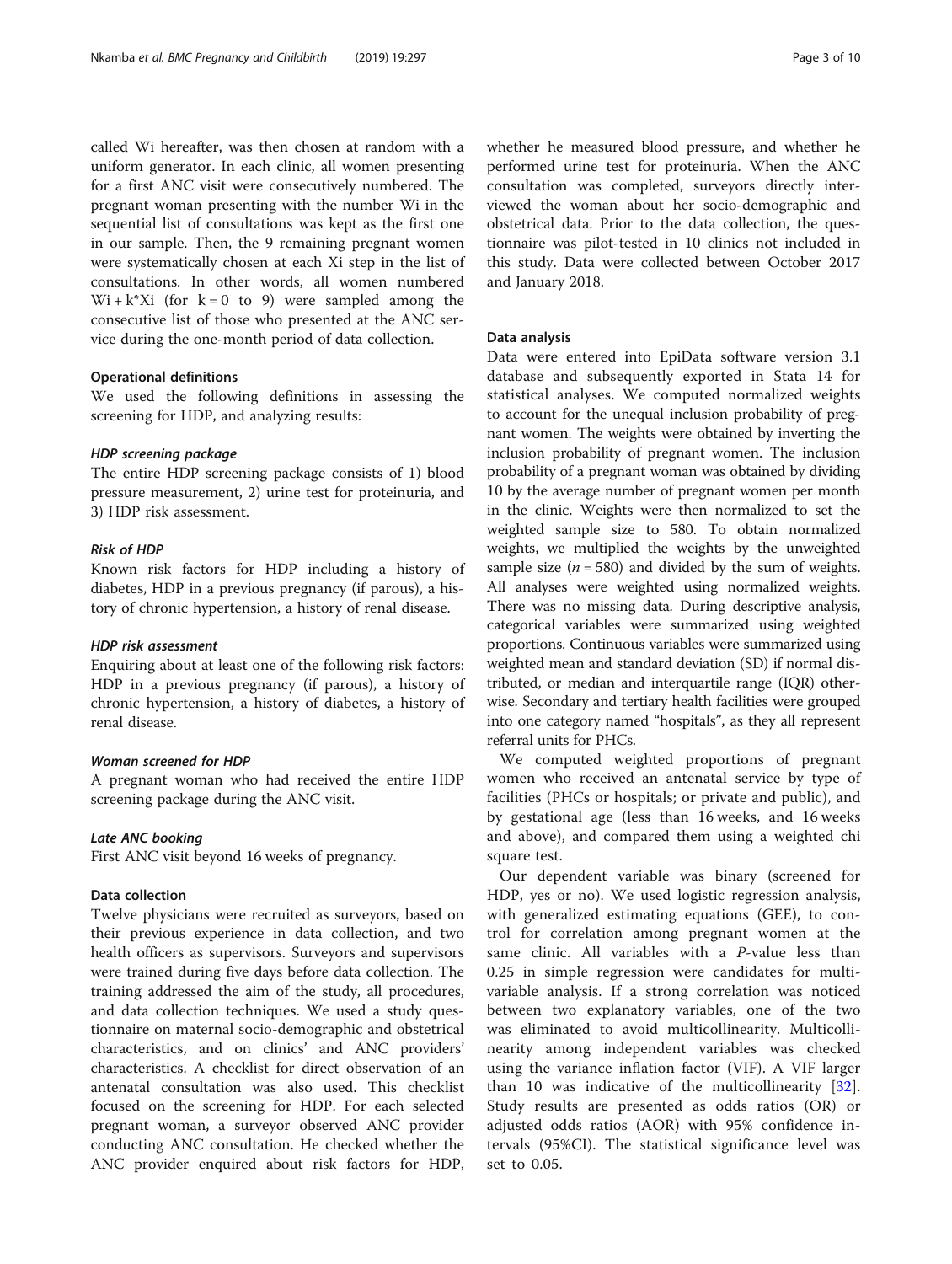# Results

# Characteristics

Of the 58 clinics, 41 (70.7%) were private and 17 (29.3%) were public. The median number of pregnant women attended per month per clinic was 50 (IQR: 37 to 63) (Table 1). The median age of the 580 pregnant women was 28 (IQR: 23 to 33) years (range, 15 to 44 years). The majority of women (60%) reached at least a secondary level of schooling. Roughly 83% (95% IC, 78.9–86.9%) of women booked ANC beyond 16 weeks of pregnancy. In both PHCs and hospitals, women's socio-demographic characteristics were comparable (Table 2).

### Screening status for HDP

Out of the 580 pregnant women, 155 (26.7%; 95% IC, 18.4–37.1%) were screened for HDP, 555 (95.7%; 95% IC, 90.1–98.2%) had their blood pressure checked, 347(59.8%; 95% IC, 49.6–69.2%) were assessed for risk factors of HDP, and 156 (26.9%; 95% IC, 18.6–37.4%) were tested for proteinuria (Table [3](#page-4-0)). The proportion of pregnant women whose blood pressure was measured was significantly higher in hospitals than in

Table 1 Characteristics of the 58 participating antenatal clinics in Kinshasa

| Characteristics                                                 |             |  |  |  |  |
|-----------------------------------------------------------------|-------------|--|--|--|--|
| Number of pregnant women attended <sup>a</sup> -no./mth         |             |  |  |  |  |
| Median (IQR)                                                    | $50(37-63)$ |  |  |  |  |
| Type-no. (%)                                                    |             |  |  |  |  |
| Primary                                                         | 30 (51.7)   |  |  |  |  |
| Secondary                                                       | 26 (44.8)   |  |  |  |  |
| Tertiary                                                        | 2(3.5)      |  |  |  |  |
| Ownership-no. (%)                                               |             |  |  |  |  |
| Private                                                         | 41 (70.7)   |  |  |  |  |
| Public                                                          | 17 (29.3)   |  |  |  |  |
| Funded-no. (%)                                                  |             |  |  |  |  |
| Yes                                                             | 35 (60.3)   |  |  |  |  |
| <b>No</b>                                                       | 23 (39.7)   |  |  |  |  |
| Location-no. (%)                                                |             |  |  |  |  |
| Rural area                                                      | 7(12.1)     |  |  |  |  |
| Urban area                                                      | 51 (87.9)   |  |  |  |  |
| Proteinuria test available <sup>b</sup> -no. (%)                |             |  |  |  |  |
| Yes                                                             | 39 (67.2)   |  |  |  |  |
| <b>No</b>                                                       | 19 (32.8)   |  |  |  |  |
| Additional payment required for proteinuria testing $-$ no. (%) |             |  |  |  |  |
| Yes                                                             | 50 (86.2)   |  |  |  |  |
| No                                                              | 8(13.8)     |  |  |  |  |

Abbreviations: IQR Interquartile range, mth months; no number

<sup>a</sup>The mean number of pregnant women attended monthly per clinic <sup>b</sup>Dipsticks or acetic acid available during the study period

Whether women have to pay extra money to be tested

| Table 2 Characteristics of interviewed pregnant women         |
|---------------------------------------------------------------|
| attending antenatal care in 30 Primary Health Centres, and 28 |
| hospitals sampled in Kinshasa                                 |

| Characteristics           | Primary health<br>centres ( $n^a = 260$ ) | Hospitals<br>$(n^a = 320)$ | All<br>$(n^a = 580)$ |
|---------------------------|-------------------------------------------|----------------------------|----------------------|
| Maternal age-yrs          |                                           |                            |                      |
| Median (IQR)              | $27(23 - 33)$                             | $29(23 - 34)$              | $28(23 - 33)$        |
| Age group-no. (%)         |                                           |                            |                      |
| $15 - 19$                 | 32(12.4)                                  | 50(15.6)                   | 82(14.1)             |
| $20 - 34$                 | 195(74.8)                                 | 197(61.6)                  | 392(67.6)            |
| $35 - 44$                 | 33(12.8)                                  | 73(22.8)                   | 106(18.3)            |
| Marital status-no. (%)    |                                           |                            |                      |
| Married/in union          | 232(89.2)                                 | 271(84.7)                  | 503(86.7)            |
| Single/Separated          | 28(10.8)                                  | 49(15.3)                   | 77(13.3)             |
| Scholarship-no. (%)       |                                           |                            |                      |
| Illiterate                | 14(5.4)                                   | 2(0.6)                     | 16(2.8)              |
| Primary                   | 106(40.8)                                 | 109(34.1)                  | 215(37.1)            |
| Secondary or technical    | 105(40.4)                                 | 139(43.4)                  | 244(42.0)            |
| University or high school | 35(13.4)                                  | 70(21.9)                   | 105(18.1)            |
| Occupation-no. (%)        |                                           |                            |                      |
| Housewife                 | 155(59.6)                                 | 176(55.0)                  | 331(57.1)            |
| With a salary             | 105(40.4)                                 | 144(45.0)                  | 249(42.9)            |
| Gestational age-weeks     |                                           |                            |                      |
| Median (IQR)              | $22(18 - 25)$                             | $23(18-27)$                | $22(18 - 25)$        |
| Group-no. (%)             |                                           |                            |                      |
| < 16 weeks                | 43(16.5)                                  | 54(16.7)                   | 97(16.9)             |
| $\geq$ 16 weeks           | 217(83.5)                                 | 266(83.3)                  | 483(83.1)            |
| Gravidity-no. (%)         |                                           |                            |                      |
| 1                         | 47(18.1)                                  | 80(25.0)                   | 127(21.9)            |
| $2$ to 4                  | 175(67.3)                                 | 186(58.1)                  | 361(62.2)            |
| $\geq$ 5                  | 38(14.6)                                  | 54(16.9)                   | 92(15.9)             |
| Parity-no. (%)            |                                           |                            |                      |
| $\Omega$                  | 66(25.4)                                  | 89(27.8)                   | 155(26.7)            |
| $1$ to $3$                | 168(64.6)                                 | 193(60.3)                  | 361(62.2)            |
| $\geq 4$                  | 26(10.0)                                  | 38(11.9)                   | 64(11.1)             |

Abbreviations: yrs. years; IQR Interquartile range

<sup>a</sup>: weighted number of pregnant women

PHCs (99.4% vs 91.1%;  $P = 0.009$ ). There were no significant differences between PHCs and hospitals in the proportion of women tested for proteinuria and those assessed for risk factors (Table [3\)](#page-4-0).

In hospitals, blood pressure measurement was significantly less prevalent among women attending before 16 weeks of pregnancy, as compared to those attending at 16 weeks and above  $(P = 0.042)$ . Both in PHCs and in hospitals, urine test for proteinuria was significantly less performed in women attending before 16 weeks, than those at at least 16 weeks (Table [4](#page-4-0)). There were significantly more women tested for proteinuria in private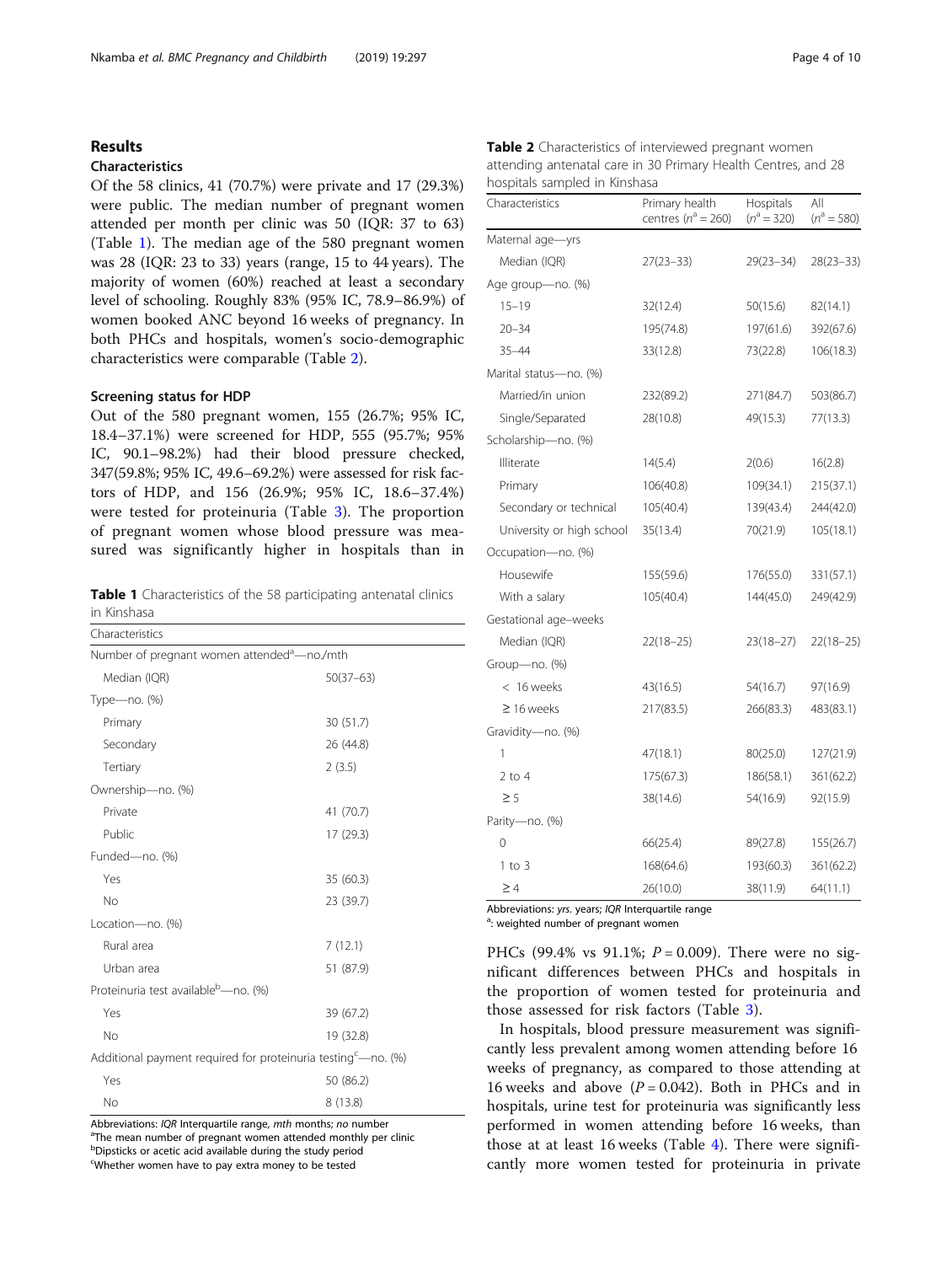<span id="page-4-0"></span>

|                      |  | Table 3 Weighted proportion of pregnant women who received antenatal service at the time of the survey, according to types of |  |  |  |  |
|----------------------|--|-------------------------------------------------------------------------------------------------------------------------------|--|--|--|--|
| clinics <sup>c</sup> |  |                                                                                                                               |  |  |  |  |

| Service received                                             | All<br>$(n = 580)$ | Primary Health<br>Centres $(n = 260)$ | Hospitals<br>$(n = 320)$ | Weighted $X^2$<br>$P$ -value |
|--------------------------------------------------------------|--------------------|---------------------------------------|--------------------------|------------------------------|
| Checking history of renal disease                            | 7(1.2)             | 3(1.2)                                | 4(1.3)                   | 0.91                         |
| Checking history of HDP in previous pregnancies <sup>a</sup> | 103 (22.7)         | 50(23.5)                              | 53(22.1)                 | 0.89                         |
| Urine test for proteinuria                                   | 156 (26.9)         | 55(21.2)                              | 101(31.6)                | 0.23                         |
| Checking history of diabetes                                 | 196 (33.8)         | 80 (30.8)                             | 116(36.3)                | 0.61                         |
| Checking history of hypertension                             | 198 (34.1)         | 83 (31.9)                             | 115 (35.9)               | 0.63                         |
| Assessing body mass index                                    | 248 (42.8)         | 89 (34.2)                             | 159 (49.7)               | 0.12                         |
| Checking at least one risk factor <sup>b</sup>               | 347(59.8)          | 138 (53.1)                            | 209(65.3)                | 0.21                         |
| Blood pressure measurement                                   | 555(95.7)          | 237 (91.2)                            | 318 (99.4)               | 0.009                        |

Abbreviations: HDP Hypertensive disorders in pregnancy

<sup>a</sup>Only in 453 women with previous pregnancies: 213 in Primary Health Centres, 240 in hospitals;

<sup>b</sup>Checking at least one of the following risk factors: HDP in previous pregnancies (if parous), history of chronic hypertension, history of diabetes, and history of renal disease

<sup>c</sup>Data were weighted according to normalized weights

than in public clinics (32% vs 12%;  $P < 0.01$ ). There was no significant difference in risk assessment and blood pressure measurement between public and private clinics (Fig. [1\)](#page-5-0).

Screening for HDP was significantly lower in women attending before 16 weeks, than in those attending at at least 16 weeks, both in PHCs and hospitals (Fig. [2\)](#page-5-0).

# Factors associated with screening for HDPS

After multivariable analysis, screening for HDP was significantly higher in parous women (AOR = 2.09; 95% CI, 1.11–3.99;  $P = 0.023$ ), in women with a gestational age of at least 20 weeks (AOR = 5.50; 95% CI, 2.86– 10.89;  $P = 0.002$ ), in women attending in a private clinic  $(AOR = 3.49; 95\% CI, 1.07-11.34; P = 0.038)$ , or in a hospital  $(AOR = 3.24; 95\% \text{ CI}, 1.24-8.47; P = 0.017)$ , and when no additional payment was required for proteinuria testing at the clinic (AOR = 2.39; 95% CI, 1.14–5.02;  $P = 0.021$ ) (Table [5\)](#page-6-0).

# **Discussion**

Our study showed a low level of provision of screening for HDP in Kinshasa, with only 26.7% of women fully screened. Nearly all women had their blood pressure checked. The failure of complete HDP screening was a lack of ascertaining risk factors in 40%, and a lack of urine testing for proteinuria in 73%. The latter made the overall gap in the quality of screening so high. Screening for HDP was significantly higher in parous women, in women with a gestational age of at least 20 weeks, in women attending in a private clinic or in a hospital, and when no additional payment was required for proteinuria testing at the clinic.

Table 4 Weighted proportion of pregnant women who received antenatal service at the time of the survey, in Primary Health Centres and in hospitals, according to the gestational age<sup>b</sup>

| Service received                                | Primary health centers     |                                |                              | Hospitals                |                                |                              |  |
|-------------------------------------------------|----------------------------|--------------------------------|------------------------------|--------------------------|--------------------------------|------------------------------|--|
|                                                 | Gestational age in weeks   |                                |                              |                          |                                |                              |  |
|                                                 | $< 16$ weeks<br>$(n = 43)$ | $\geq$ 16 weeks<br>$(n = 217)$ | Weighted $X^2$<br>$P$ -value | < 16 weeks<br>$(n = 53)$ | $\geq$ 16 weeks<br>$(n = 267)$ | Weighted $X^2$<br>$P$ -value |  |
| Checking history of renal disease               | 2.2                        | 0.9                            | 0.001                        | 1.4                      | 1.2                            | 0.89                         |  |
| Urine test for proteinuria                      | 6.8                        | 24.2                           | 0.02                         | 10.7                     | 35.7                           | 0.02                         |  |
| Checking history of HDP in previous pregnancies | 15.7                       | 24.8                           | 0.102                        | 8.9                      | 24.7                           | 0.033                        |  |
| Assessing body mass index                       | 17.2                       | 37.6                           | 0.034                        | 30.2                     | 53.6                           | 0.013                        |  |
| Checking history of hypertension                | 18.9                       | 34.4                           | 0.11                         | 45.7                     | 34.1                           | 0.19                         |  |
| Checking history of diabetes                    | 21.9                       | 32.8                           | 0.16                         | 31.5                     | 37.1                           | 0.39                         |  |
| Checking at least one risk factor <sup>a</sup>  | 39.6                       | 55.6                           | 0.13                         | 58.7                     | 66.8                           | 0.43                         |  |
| Blood pressure measurement                      | 91.1                       | 91.1                           | 0.95                         | 96.6                     | 100.0                          | 0.042                        |  |

Abbreviations: HDP Hypertensive disorders in pregnancy,  $X^2$ : Chi square  $X^2$  and  $X^2$  and  $X^2$  and  $X^2$  and  $X^2$  and  $X^2$  and  $X^2$  and  $X^2$  and  $X^2$  and  $X^2$  and  $X^2$  and  $X^2$  and  $X^2$  and  $X^2$  and  $X^2$  a

<sup>a</sup>Checking at least one of the following risk factors: HDP in previous pregnancies (if parous), history of chronic hypertension, history of diabetes, and history of renal disease

<sup>b</sup>Data were weighted according to normalized weights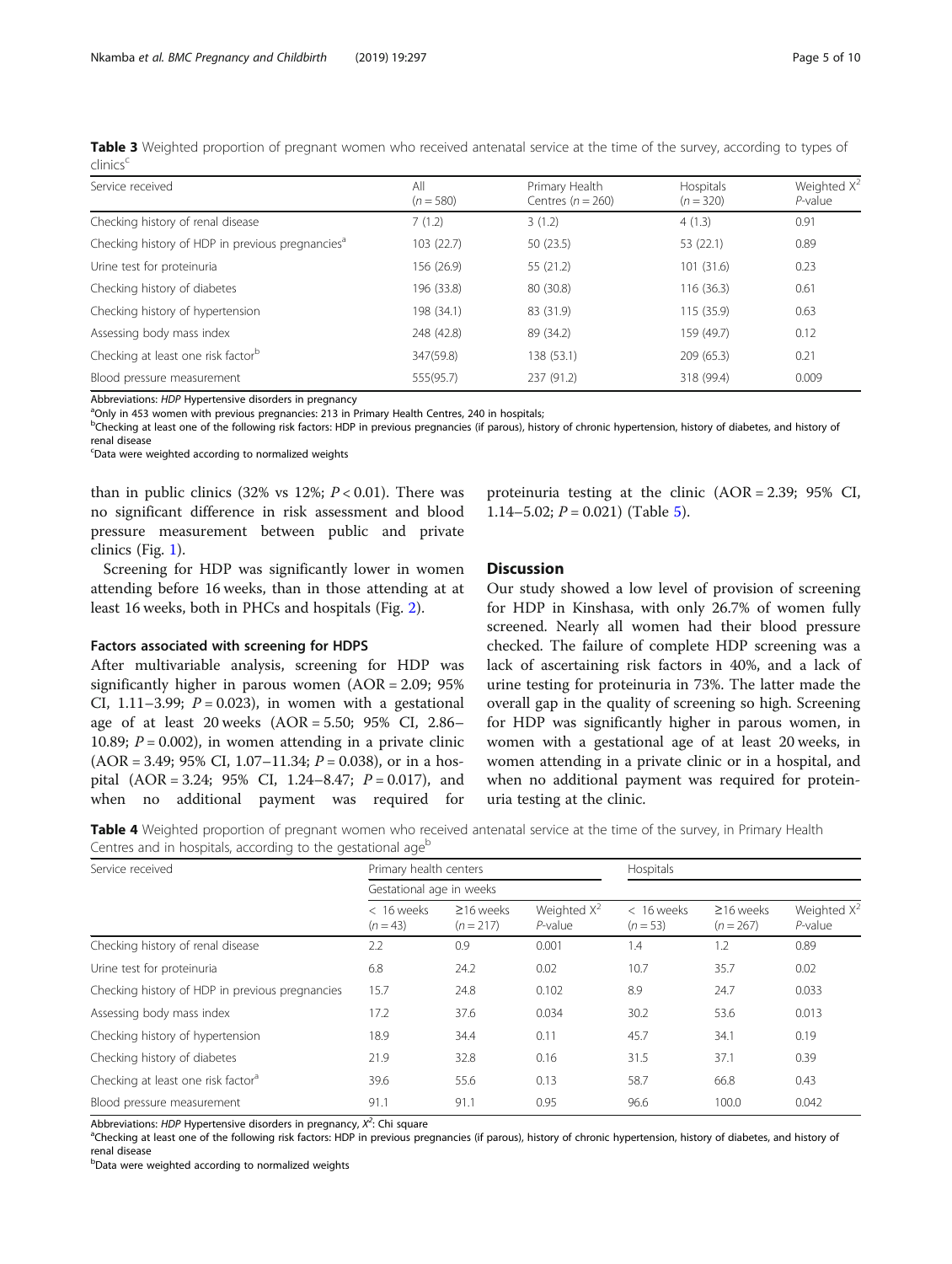<span id="page-5-0"></span>

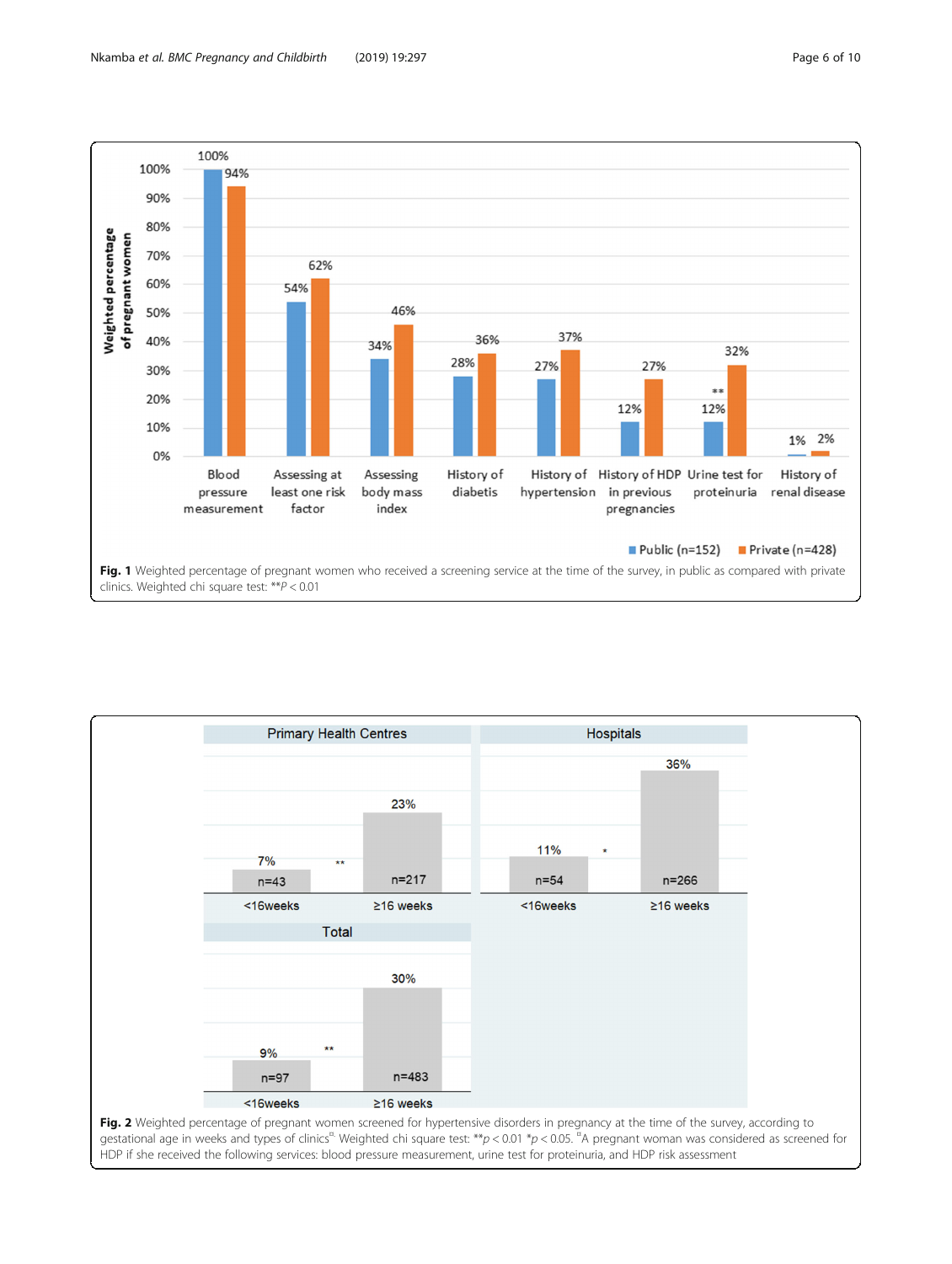| Factors                                                     | no./N (%)       | Crude OR (95% IC)   | P-Value | Adjusted OR (95% IC) | P-Value |
|-------------------------------------------------------------|-----------------|---------------------|---------|----------------------|---------|
| Parity                                                      |                 |                     | 0.02    |                      | 0.023   |
| $\mathbf 0$                                                 | 24/155 (15.5)   | $\mathbf{1}$        |         | $\mathbf{1}$         |         |
| $\geq$ 1                                                    | 131/426 (30.8)  | $1.84(1.11 - 3.04)$ |         | $2.09(1.11 - 3.99)$  |         |
| Maternal age-yr                                             |                 |                     | 0.036   |                      |         |
| $15 - 19$                                                   | 11/82 (13.4)    | $\mathbf{1}$        |         |                      |         |
| $\geq 20$                                                   | 144/498 (28.9)  | $2.01(1.04 - 3.84)$ |         |                      |         |
| Marital status                                              |                 |                     | 0.35    |                      |         |
| Maried/in union                                             | 135/503 (26.8)  | $1.44(0.67 - 3.08)$ |         |                      |         |
| Single/separated                                            | 20/77 (25.9)    | $\mathbf{1}$        |         |                      |         |
| Gestational age-wks                                         |                 |                     | 0.006   |                      | 0.002   |
| < 20                                                        | 11/189 (5.8)    | $\mathbf{1}$        |         | $\mathbf{1}$         |         |
| $\geq 20$                                                   | 144/391 (36.8)  | 4.24(2.39-7.50)     |         | 5.50(2.86-10.89)     |         |
| Schooling                                                   |                 |                     | 0.11    |                      | 0.55    |
| Primary or less                                             | 41/231 (17.7)   | $\mathbf{1}$        |         | $\mathbf{1}$         |         |
| Secondary or more                                           | 114/349 (32.7)  | $1.66(0.90 - 3.06)$ |         | $1.92(0.98 - 3.74)$  |         |
| Occupation                                                  |                 |                     | 0.93    |                      |         |
| Housewife                                                   | 86/331 (25.9)   | $\mathbf{1}$        |         |                      |         |
| Employed                                                    | 69/249 (27.7)   | $1.02(0.73 - 1.42)$ |         |                      |         |
| Clinic ownership                                            |                 |                     | 0.002   |                      | 0.038   |
| Private                                                     | 136/428(31.8)   | 3.31(1.38-7.87)     |         | 3.49(1.07-11.34)     |         |
| Public                                                      | 19/152 (12.5)   | 1                   |         | $\mathbf{1}$         |         |
| Type of the clinic                                          |                 |                     | 0.19    |                      | 0.017   |
| PHCs                                                        | 54/260 (20.8)   | $\mathbf{1}$        |         | $\mathbf{1}$         |         |
| Hospitals                                                   | 101/320 (31.6.) | $1.76(0.75 - 4.13)$ |         | $3.24(1.24 - 8.47)$  |         |
| Funded clinic                                               |                 |                     | 0.93    |                      |         |
| Yes                                                         | 99/373 (26.5)   | $\mathbf{1}$        |         |                      |         |
| <b>No</b>                                                   | 56/207 (27.1)   | $1.04(0.41 - 2.63)$ |         |                      |         |
| Women attended by health provider trained in HDP management |                 |                     | 0.79    |                      |         |
| Yes                                                         | 40/150 (26.7)   | $\mathbf{1}$        |         |                      |         |
| <b>No</b>                                                   | 115/430 (26.8)  | $1.01(0.49 - 2.53)$ |         |                      |         |
| Location                                                    |                 |                     | 0.93    |                      |         |
| Rural area                                                  | 10/44 (22.7)    | $\mathbf{1}$        |         |                      |         |
| Urban area                                                  | 145/536 (27.1)  | $1.16(0.39 - 3.8)$  |         |                      |         |
| Additional payment required for proteinuria testing         |                 |                     | 0.001   |                      | 0.021   |
| No                                                          | 46/91 (50.5)    | 3.45 (1.64-7.22)    |         | 2.39 (1.14-5.02)     |         |
| Yes                                                         | 109/489 (22.3)  | $\mathbf{1}$        |         | $\mathbf{1}$         |         |

<span id="page-6-0"></span>Table 5 Factors associated with the screening for hypertensive disorders in pregnancy in 580 pregnant women attending antenatal care in 58 clinics of Kinshasa, using weighted GEE logistic regression model

Abbreviations: GEE Generalized estimating equations, OR Odds ratio, HDP Hypertensive disorders in pregnancy; yrs. years, wks weeks, no number of women screened; N total number of women

The prevalence of blood pressure measurement in our study is consistent with those reported in Kenya (96%) and Nigeria (92%); but higher than the range of 45 to 89% reported in other developing countries such as Mozambique and Ethiopia [\[25](#page-9-0), [33](#page-9-0)–[35\]](#page-9-0). Our findings regarding proteinuria testing are similar to those reported in Rwanda (31%) and Madagascar (29%), but lower than those reported in Tanzania (40%), in Kenya (59%) and in Ethiopia (66%) [[25\]](#page-9-0). Despite the availability of urine tests in two-thirds of health facilities in Kinshasa, we found a low provision of urine testing for proteinuria. This suggests that other factors were not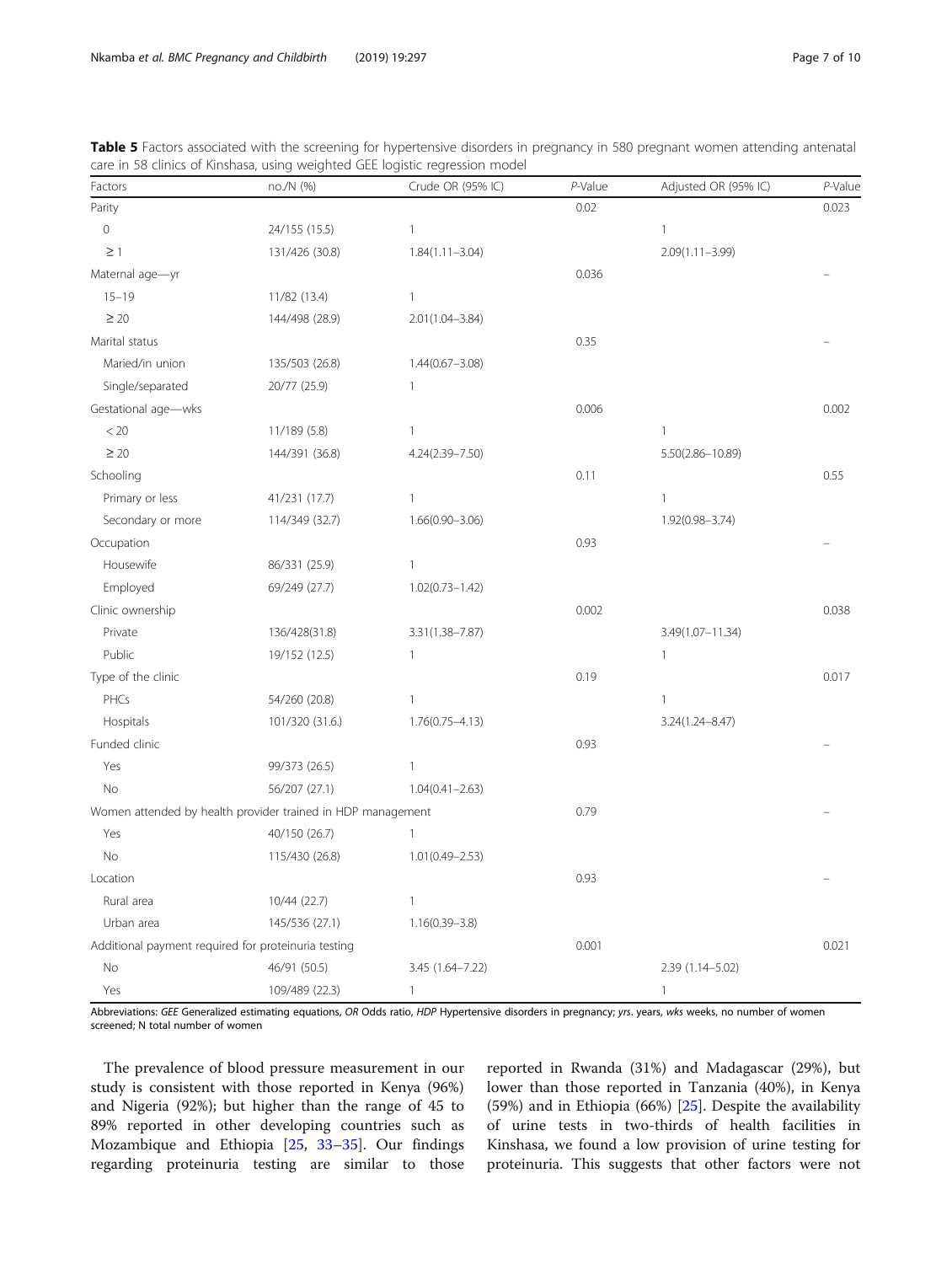captured by our study, including poor knowledge among ANC providers or a lack of consistent national guidelines for the screening for HDP [\[25](#page-9-0), [36](#page-9-0)].

Risk factors of HDP can be ascertained by a simple anamnesis of a woman during her ANC consultation [\[17](#page-8-0)]. In our study, only 59.8% of pregnant women were assessed for risk factors of HDP. To assess risk factors, providers should be aware of them. In studies from Bangladesh and Nigeria, only 2 and 15% of ANC providers were aware of risk factors for HDP, respectively [[37,](#page-9-0) [38](#page-9-0)]. The failure to assess women for risk factors of HDP in Kinshasa may be a consequence of providers' knowledge gaps, but the point needs to be investigated.

The low provision of screening for HDP in Kinshasa (26.7%) may also be due to a lack of consistent national guidelines regarding the prevention of HDP, which can subsequently induce knowledge gaps among health providers [\[39](#page-9-0)]. This low provision of screening for HDP raises the issue of the quality of antenatal care services, and implies a missed opportunity to prevent HDP which account for up to 23% of maternal deaths in DRC [[29\]](#page-9-0).

Screening for HDP is critically important in PHCs, even if they are generally less equipped, because it allows timely referral of the woman to a higher level facility with more appropriate surveillance tools [[2,](#page-8-0) [17,](#page-8-0) [40](#page-9-0), [41](#page-9-0)]. Our findings indicate that women having ANC visits in PHCs were less likely to be screened than those in hospitals. This finding is consistent with other studies reporting also a low provision of maternal health services in PHCs compared to hospitals [\[42](#page-9-0)]. More efforts should be devoted to promoting systematic screening for HDP in PHCs as they represent the first contact health facility in Kinshasa.

Studies have shown the benefit of aspirin in the prevention of HDP in high-risk women when it is started before 16 weeks of pregnancy, or definitely no later than 20 weeks [[6](#page-8-0), [17\]](#page-8-0). To be effective, such prevention requires on one hand that pregnant women book ANC during the first trimester of pregnancy, and that ANC providers systematically screen women to identify those at a high risk of developing HDP, on the other hand. Our study found a high prevalence of late ANC booking (83.3%). This finding is consistent with a previous study from DRC in which the magnitude of late ANC booking was 82.4% [\[43](#page-9-0)], suggesting that late ANC booking is a public health issue in DRC. Surprisingly, women booking ANC beyond 20 weeks of pregnancy were more likely to be screened than those booking before 20 weeks. One possible explanation is that preeclampsia, the most prevalent HDP, arises after the 20th week of pregnancy [\[17](#page-8-0)]. Hence, ANC providers would be inadvertently more interested in screening women with a gestational age greater than 20 weeks, rather than those with a less advanced pregnancy.

Our findings alert health authorities to the low level of screening for HDP in Kinshasa. With such low provision of screening, it is not surprising that HDP remain a public health problem in Kinshasa [[29](#page-9-0), [44\]](#page-9-0). The study highlights the need for improving the provision of screening for HDP in order to contribute to reducing HDP-related morbidity and mortality.

To improve the screening for HDP in Kinshasa, interventions targeting both community and health system are needed. At the community level, pregnant women should be advised to book ANC in an earlier stage of pregnancy, in order to benefit from early screening for HDP [\[6](#page-8-0)]. At the health system level, there is a need to update national ANC guidelines and to train health providers accordingly. There is also a need to enhance the availability of urine tests for protein, and without any additional payment from women [\[45](#page-9-0)].

The main strength of this study is that data were collected during an actual ANC consultation, avoiding bias due to self-reporting or recall bias. To our knowledge, this is the first study in Kinshasa focusing on the screening for HDP during antenatal care.

Nonetheless, the study has some limitations, as the provision of antenatal service was assessed by direct observation of an antenatal consultation, health providers might have made an extra effort to give their best quality service at the time when the research team visited the clinic. We attempted to mitigate this Hawthorne effect by having data collectors stay of several days, which may have helped to reduce ANC provider awareness of the presence of the data collector.

### Conclusion

Our results show that screening for HDP during the first antenatal visit in Kinshasa is not universal. The gap in the quality of screening was in the identification of maternal risk factors, and a lack of urine testing for proteinuria. The factors associated with the screening included maternal as well as clinics' characteristics. Our study highlights the need to improve the availability and provision of urine testing for proteinuria as well as risk factors assessment during the first ANC visit. More effort should also be made at the women level to increase early ANC booking.

#### Abbreviations

ACGO: American College of Obstetricians and Gynecologists; ANC: Antenatal care; AOR: Adjusted odds ratio; CI: confidence interval; DHS: Demographic and Health Survey; DRC: Democratic Republic of Congo; EmONC: emergency obstetric and neonatal care; GEE: generalized estimating equations; HDP: Hypertensive disorders in pregnancy; IQR: interquartile range; LMIC: Low- and Middle-Income Countries; NHIS: National Health Information System; NICE: National Institute for Health and Clinical Excellence; OR: Crude odds ratio; PHCs: Primary health centres; SARA: Service Availability and Readiness Assessment study; SD: Standard deviation; VIF: Variance inflation factor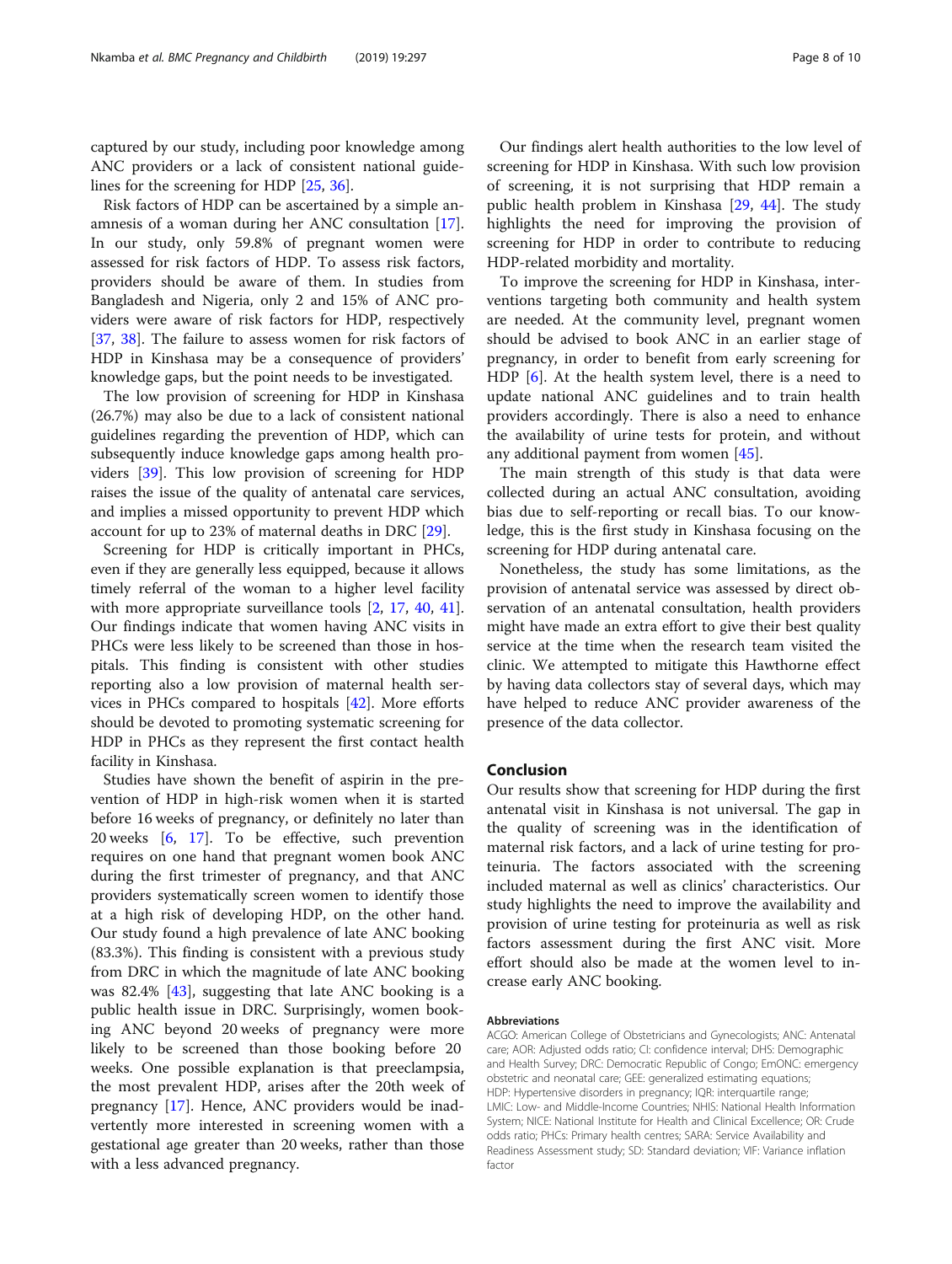### <span id="page-8-0"></span>Acknowledgments

We are thankful to the United States Agency for International Development (USAID) for funding the thesis of Nkamba Mukadi Dalau. This work is a preliminary report of data.

collected for his thesis. This finding source is non-commercial. We thank Professors Carl Bose and Patrick Kayembe for their useful inputs on the manuscript.

### Authors' contributions

DMN, JD and AR designed the research; DMN conducted the fieldwork, analyzed data, and drafted the manuscript. JD, AR, GW, AT, and PB critically revised the drafted manuscript. All authors read and approved the final manuscript.

#### Funding

This study was carried out with funding provided by the United States Agency for International Development (USAID). USAID didn't have any role in study design, data collection and analysis, manuscript development or decision to publish.

### Availability of data and materials

The datasets used during the current study are available from the corresponding author on reasonable request.

#### Ethics approval and consent to participate

The study protocol was approved by the institutional review board of the Kinshasa School of Public Health (n° ESP/CE/035/2017). Participants were informed using the informed consent statement, detailing all relevant aspects of the study. All study participants provided signed written informed consent. For a pregnant woman under 18 years old, a written consent was also obtained from a legal representative, in addition to the assent from the woman herself.

#### Consent for publication

Not applicable.

### Competing interests

The authors declare that they have no competing interests.

#### Author details

<sup>1</sup>Kinshasa School of Public Health, Faculty of Medicine, University of Kinshasa, Kinshasa, Democratic Republic of Congo. <sup>2</sup>Institut de Recherche Expérimentale et Clinique (IREC), Pôle d'Epidémiologie et Biostatistique (EPID), Université catholique de Louvain (UCLouvain), Brussels, Belgium. 3 Institut de Recherche Expérimentale et Clinique (IREC), Département d'obstétrique, Saint-Luc University Hospital, Université catholique de Louvain (UCLouvain), Brussels, Belgium.

### Received: 2 April 2019 Accepted: 29 July 2019 Published online: 15 August 2019

#### References

- 1. Kinney MV, Kerber KJ, Black RE, Cohen B, Nkrumah F, Coovadia H, et al. Sub -Saharan Africa's mothers, newborns, and children: where and why do they die? PLoS Med. 2010;7(6):e1000294 [https://www.ncbi.nlm.nih.gov/pmc/](https://www.ncbi.nlm.nih.gov/pmc/articles/PMC2888581/) [articles/PMC2888581/](https://www.ncbi.nlm.nih.gov/pmc/articles/PMC2888581/). Accessed 20 Mar 2019.
- 2. Firoz T, Sanghvi H, Merialdi M, von Dadelszen P. Pre-eclampsia in low and middle income countries. Best Pract Res Clin Obstet Gynaecol. 2011;25(4): 537–48.
- 3. Goldenberg RL, Jones B, Griffin JB, Rouse DJ, Kamath-Rayne BD, Trivedi N, et al. Reducing maternal mortality from preeclampsia and eclampsia in lowresource countries--what should work? Acta Obstet Gynecol Scand. 2015; 94(2):148–55. [https://obgyn.onlinelibrary.wiley.com/doi/full/10.1111/](https://obgyn.onlinelibrary.wiley.com/doi/full/10.1111/aogs.12533) [aogs.12533](https://obgyn.onlinelibrary.wiley.com/doi/full/10.1111/aogs.12533). Accessed 20 Mar 2019.
- 4. Goldenberg RL, McClure EM, Macguire ER, Kamath BD, Jobe AH. Lessons for low-income regions following the reduction in hypertension-related maternal mortality in high-income countries. Int J Gynaecol Obstet Off Organ Int Fed Gynaecol Obstet. 2011;113(2):91–5.
- 5. Moodley J. Maternal deaths due to hypertensive disorders in pregnancy. Best Pract Res Clin Obstet Gynaecol. 2008;22(3):559–67.
- [full/10.1056/NEJMoa1704559](https://www.nejm.org/doi/full/10.1056/NEJMoa1704559). Accessed 20 Mar 2019. 7. Greene MF, Solomon CG. Aspirin to prevent preeclampsia. N Engl J Med. 2017;377(7):690–1 <https://www.nejm.org/doi/full/10.1056/NEJMe1708920>. Accessed 20 Mar 2019.
- 8. Moore GS, Allshouse AA, Post AL, Galan HL, Heyborne KD. Early initiation of low-dose aspirin for reduction in preeclampsia risk in high-risk women: a secondary analysis of the MFMU high-risk aspirin study. J Perinatol. 2015; 35(5):328–31 [https://www.ncbi.nlm.nih.gov/pmc/articles/PMC4838902/.](https://www.ncbi.nlm.nih.gov/pmc/articles/PMC4838902/) Accessed 20 Mar 2019.
- 9. Rolnik DL, O'Gorman N, Roberge S, Bujold E, Hyett J, Uzan S, et al. Early screening and prevention of preterm pre-eclampsia with aspirin: time for clinical implementation. Ultrasound Obstet Gynecol. 2017;50(5):551–6 <https://obgyn.onlinelibrary.wiley.com/doi/full/10.1002/uog.18899>. Accessed 20 Mar 2019.
- 10. Okusanya BO, Oladapo OT, Long Q, Lumbiganon P, Carroli G, Qureshi Z, et al. Clinical pharmacokinetic properties of magnesium sulphate in women with pre-eclampsia and eclampsia. BJOG Int J Obstet Gynaecol. 2016;123(3):356–66.
- 11. Khooshideh M, Ghaffarpour M, Bitarafan S. The comparison of anti-seizure and tocolytic effects of phenytoin and magnesium sulphate in the treatment of eclampsia and preeclampsia: a randomised clinical trial. Iran J Neurol. 2017;16(3):125–9.
- 12. Mone F, Mulcahy C, McParland P, McAuliffe FM. Should we recommend universal aspirin for all pregnant women? Am J Obstet Gynecol. 2017;216(2): 141.e1–141141.e5.
- 13. National Institute for. Health and clinical excellence: guidance. Hypertension in pregnancy: the Management of Hypertensive Disorders during Pregnancy. London, UK: RCOG Press; 2010.
- 14. Milne F, Redman C, Walker J, Baker P, Bradley J, Cooper C, et al. The pre -eclampsia community guideline (PRECOG): how to screen for and detect onset of pre-eclampsia in the community. BMJ. 2005;330(7491):576–80 [http://](http://www.ncbi.nlm.nih.gov/pmc/articles/PMC554032/) [www.ncbi.nlm.nih.gov/pmc/articles/PMC554032/.](http://www.ncbi.nlm.nih.gov/pmc/articles/PMC554032/) Assessed 20 Mar 2019.
- 15. World Health Organization. WHO recommendations on antenatal Care for a Positive Pregnancy Experience. Geneva: World Health Organization; 2016.
- 16. Magee LA, Pels A, Helewa M, Rey E, von Dadelszen P. Canadian hypertensive disorders of pregnancy working group. Diagnosis, evaluation, and management of the hypertensive disorders of pregnancy: executive summary. J Obstet Gynaecol Can JOGC. 2014;36(5):416–41. [https://www.](https://www.jogc.com/article/S1701-2163(15)30588-0/fulltext) [jogc.com/article/S1701-2163\(15\)30588-0/fulltext](https://www.jogc.com/article/S1701-2163(15)30588-0/fulltext). Accessed 20 Mar 2019.
- 17. Brown MA, Magee LA, Kenny LC, Karumanchi SA, McCarthy FP, Saito S, et al. The hypertensive disorders of pregnancy: ISSHP classification, diagnosis & management recommendations for international practice. Pregnancy Hypertens. 2018;13:291–310. [https://www.ahajournals.org/doi/full/10.1161/](https://www.ahajournals.org/doi/full/10.1161/HYPERTENSIONAHA.117.10803) [HYPERTENSIONAHA.117.10803.](https://www.ahajournals.org/doi/full/10.1161/HYPERTENSIONAHA.117.10803) Accessed 20 Mar 2019.
- 18. American College of Obstetricians and Gynecologists, Task Force on Hypertension in Pregnancy. Hypertension in pregnancy. Report of the American College of Obstetricians and Gynecologists' task force on hypertension in pregnancy. Obstet Gynecol. 2013;122(5):1122–31.
- 19. Kyei NNA, Chansa C, Gabrysch S. Quality of antenatal care in Zambia: a national assessment. BMC Pregnancy Childbirth. 2012;12:151 [https://www.](https://www.ncbi.nlm.nih.gov/pmc/articles/PMC3536568/) [ncbi.nlm.nih.gov/pmc/articles/PMC3536568/](https://www.ncbi.nlm.nih.gov/pmc/articles/PMC3536568/). Accessed 20 Mar 2019.
- 20. Benova L, Tunçalp Ö, Moran AC, Campbell OMR. Not just a number: examining coverage and content of antenatal care in low-income and middle-income countries. BMJ Glob Health. 2018;3(2):e000779 [https://www.](https://www.ncbi.nlm.nih.gov/pmc/articles/PMC5898334/) [ncbi.nlm.nih.gov/pmc/articles/PMC5898334/](https://www.ncbi.nlm.nih.gov/pmc/articles/PMC5898334/). Accessed 20 Mar 2019.
- 21. Betrán AP, Bergel E, Griffin S, Melo A, Nguyen MH, Carbonell A, et al. Provision of medical supply kits to improve quality of antenatal care in Mozambique: a stepped-wedge cluster randomised trial. Lancet Glob Health. 2018;6(1):e57–65 [https://www.ncbi.nlm.nih.gov/pmc/articles/PMC5](https://www.ncbi.nlm.nih.gov/pmc/articles/PMC5732314/) [732314/](https://www.ncbi.nlm.nih.gov/pmc/articles/PMC5732314/). Accessed 20 Mar 2019.
- 22. Kanyangarara M, Munos MK, Walker N. Quality of antenatal care service provision in health facilities across sub-Saharan Africa: evidence from nationally representative health facility assessments. J Glob Health. 2017;7(2):021101 <https://www.ncbi.nlm.nih.gov/pmc/articles/PMC5680531/>. Accessed 20 Mar 2019.
- 23. Marchant T, Tilley-Gyado RD, Tessema T, Singh K, Gautham M, Umar N, et al. Adding content to contacts: measurement of high quality contacts for maternal and newborn health in Ethiopia, north East Nigeria, and Uttar Pradesh. India PloS One. 2015;10(5):e0126840 [https://www.ncbi.nlm.nih.gov/](https://www.ncbi.nlm.nih.gov/pmc/articles/PMC4441429/) [pmc/articles/PMC4441429/](https://www.ncbi.nlm.nih.gov/pmc/articles/PMC4441429/). Accessed 20 Mar 2019.